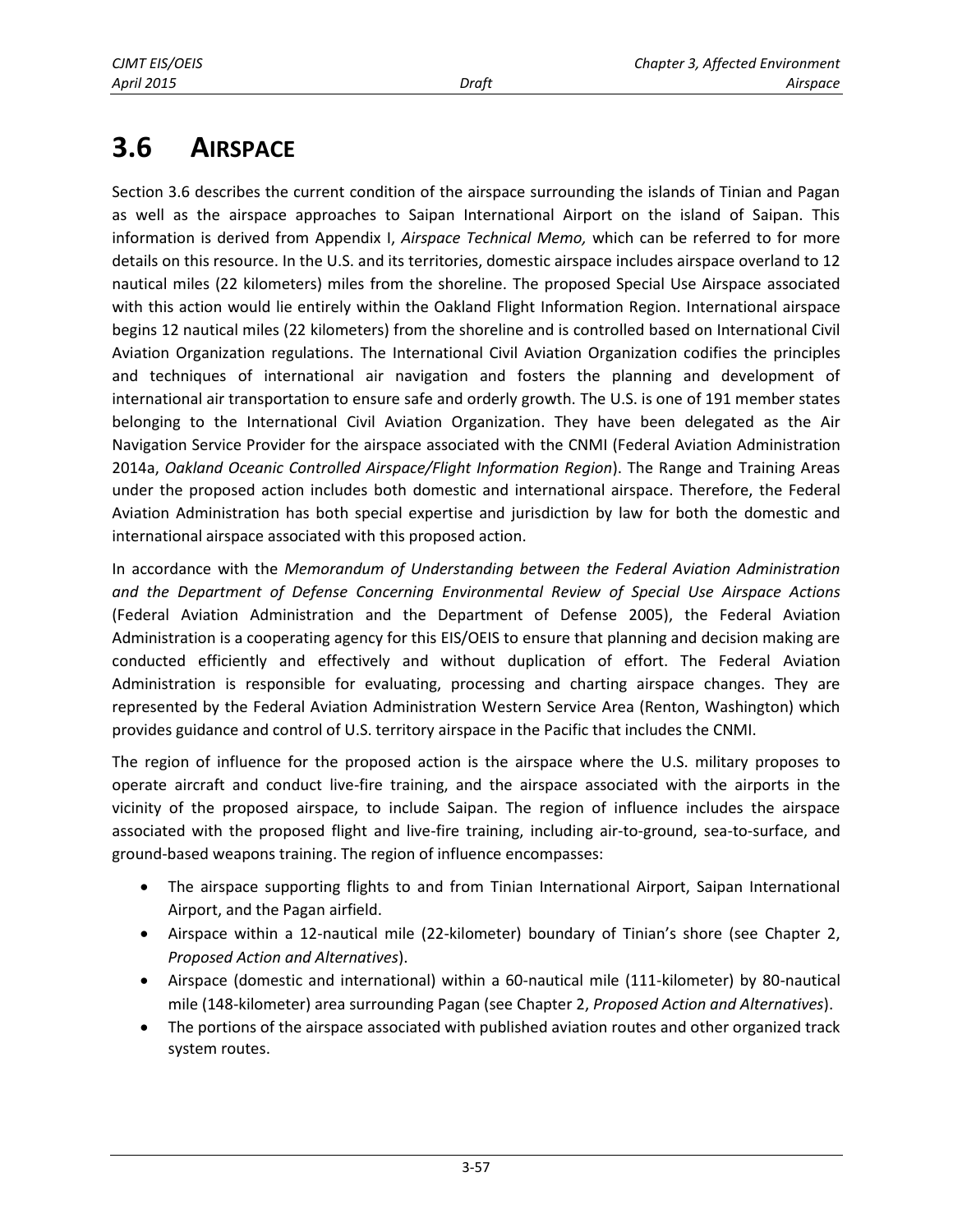| CJMT EIS/OEIS     |       | Chapter 3, Affected Environment |
|-------------------|-------|---------------------------------|
| <b>April 2015</b> | Draft | Airspace                        |

Other Special Use Airspace in the region would not be expected to have cumulative impacts with the proposed action. Therefore, the analysis does not include the following:

- Air Traffic Control Assigned Airspaces 1, 2 and 5 and Warning Area 517 would not be expected to have a cumulative effect with the proposed action as civilian aircraft needing access to this airspace are en route to and from Guam International Airport from locations south and east of the island. Therefore, Air Traffic Control Assigned Airspaces 1, 2 and 5 and Warning Area 517 are not included in the region of influence.
- Military Training Route Instrument Route 983 is aligned west of Tinian. It begins at a point northwest of Saipan and extends to an end point southwest of Guam. With two exceptions, the route is 8-nautical miles (15-kilometers) wide and extends from the surface to below 10,000 feet (3,048 meters) MSL. A portion of Instrument Route 983 is located approximately 8 nautical miles (15 kilometers) from Tinian. Instrument Route-983 is seldom used and was only scheduled for use four to six times in the past 3 to 4 years (Lt. Burkland W., Navy, June 2014). Due to the low usage, cumulative impacts resulting from use of Instrument Route 983 are dismissed from detailed analysis.

### **3.6.1 Definition**

Airspace is a three-dimensional (i.e., latitude, longitude, and altitude) resource that is managed and controlled in the U.S. and its territories by the Federal Aviation Administration. The management of airspace and air traffic control consists of the direction, control, and coordination of flight operations in the "navigable airspace." Navigable airspace consists of airspace above the minimum altitudes of flight prescribed by regulations under U.S. Code Title 49, Subtitle VII, Part A. It includes the airspace needed to ensure safety of flight, including airspace needed for aircraft departures and arrivals (49 U.S. Code § 40102), the airspace needed for military training, and other special uses. The Federal Aviation Administration considers how navigable airspace is designated, used, and administered to best accommodate the individual and common needs of military, commercial, and general aviation. The management and use of airspace is important for many reasons including economic, transportation, recreation, and national defense.

The terminology and classification system used to characterize airspace is complex, but the following are key concepts required to understand the resource because they contain the basic set of rules used by aircraft operators flying in the region of influence (Federal Aviation Administration 2014b).

- **Above Ground Level:** Altitude expressed in feet measured above the ground surface.
- **Mean Sea Level:** Altitude expressed in feet measured above average (mean) sea level.
- **Visual Flight Rules:** A standard set of rules that all pilots, both civilian and military, must follow when not operating under instrument flight rules and in visual meteorological (weather) conditions. These rules require that pilots remain clear of clouds and avoid other aircraft.
- **Instrument Flight Rules:** A standard set of rules that all pilots, civilian and military, must follow when operating under flight conditions that are more stringent than visual flight rules. These conditions include operating an aircraft in clouds, operating above certain altitudes prescribed by Federal Aviation Administration regulations, and operating in some locations such as major civilian airports. Air traffic control agencies ensure separation of all aircraft operating under instrument flight rules.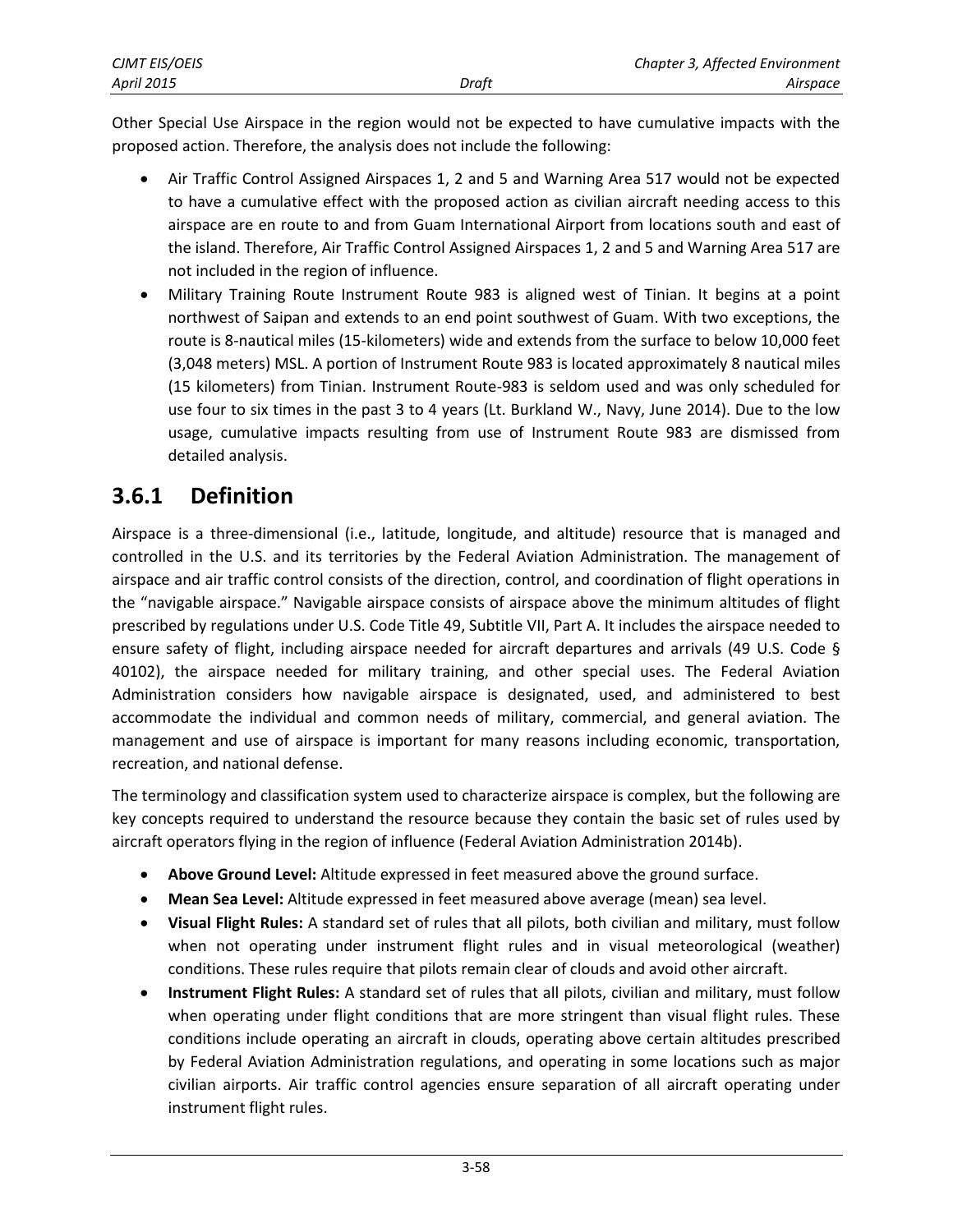There are two categories of airspace: regulatory (rulemaking) and other than regulatory (nonrulemaking). Regulatory airspace includes six airspace classifications, namely A, B, C, D, E, [no F], and G, and two types of Special Use Airspace: prohibited areas and restricted areas. Instances where the Federal Aviation Administration would establish new restricted areas are rulemaking actions because they require change to an existing Federal Aviation Administration regulation. Title 14 of the Code of Federal Regulations (14 CFR), Aeronautics and Space, contains rules issued by the FAA governing all civil aviation in the United States.

Classes A, B, C, D and E are controlled airspace*,* within which all aircraft operators are subject to certain pilot qualifications, operating rules and equipment requirements identified in 14 CFR Part 91, *General Operating and Flight Rules.* [Figure 3.6-1](#page-3-0) is a conceptual representation of the controlled classes relative to each other. It shows the maximum altitude of the various classes. Each class has specific navigational requirements that must be met for a pilot to enter safely. See Appendix I, *Airspace Technical Memo*, for a summary of these requirements by class*.* Class G is airspace that is not A, B, C, D, or E and is described as uncontrolled airspace.

Non-regulatory airspace includes five types of Special Use Airspace: (1) military operations areas, (2) warning areas, (3) alert areas, (4) controlled firing areas, and (5) national security areas. Military operations areas and warning areas are established through the Federal Aviation Administration as non‐ rule making actions.

Special use airspace is airspace with defined dimensions where activities must be confined because of their nature, or where limitations may be imposed on aircraft operations that are not a part of those activities [\(Figure 3.6-2\)](#page-4-0).

Types of Special Use Airspace needed for military training activities and relevant to this EIS/OEIS are described below. (See Appendix I, *Airspace Technical Memo,* for the legal definition for each airspace type as contained in Federal Aviation Order 7400.2J).

- **Restricted areas are** airspace established under 14 CFR part 73 provisions, within which the flight of aircraft, while not wholly prohibited, is subject to restriction. Airspace designated as a restricted area denotes the existence of unusual, often invisible, hazards to aircraft such as artillery firing, aerial gunnery, or guided missiles. Entering a restricted area without authorization from the using or controlling agency may be extremely hazardous to the aircraft and its occupants. Restricted areas are published in the Federal Register and constitute 14 CFR Part 73.
- **Military operations area** is airspace below 18,000 feet (5,486 meters) MSL that separates military activities from instrument flight rule traffic. It also informs pilots flying under visual flight rules of where these activities are conducted.
- **Warning areas** are areas of defined dimensions extending from 3 nautical miles (6 kilometers) outward from the coast of the U.S. and extend outward over international waters. Warning areas are designated to contain activity that may be hazardous to nonparticipating aircraft. These areas may be considered for joint use with commercial aircraft if: (1) control can be shifted to the Federal Aviation Administration during times when it is not required for military use, and (2) they are located in airspace under civilian air traffic control authority.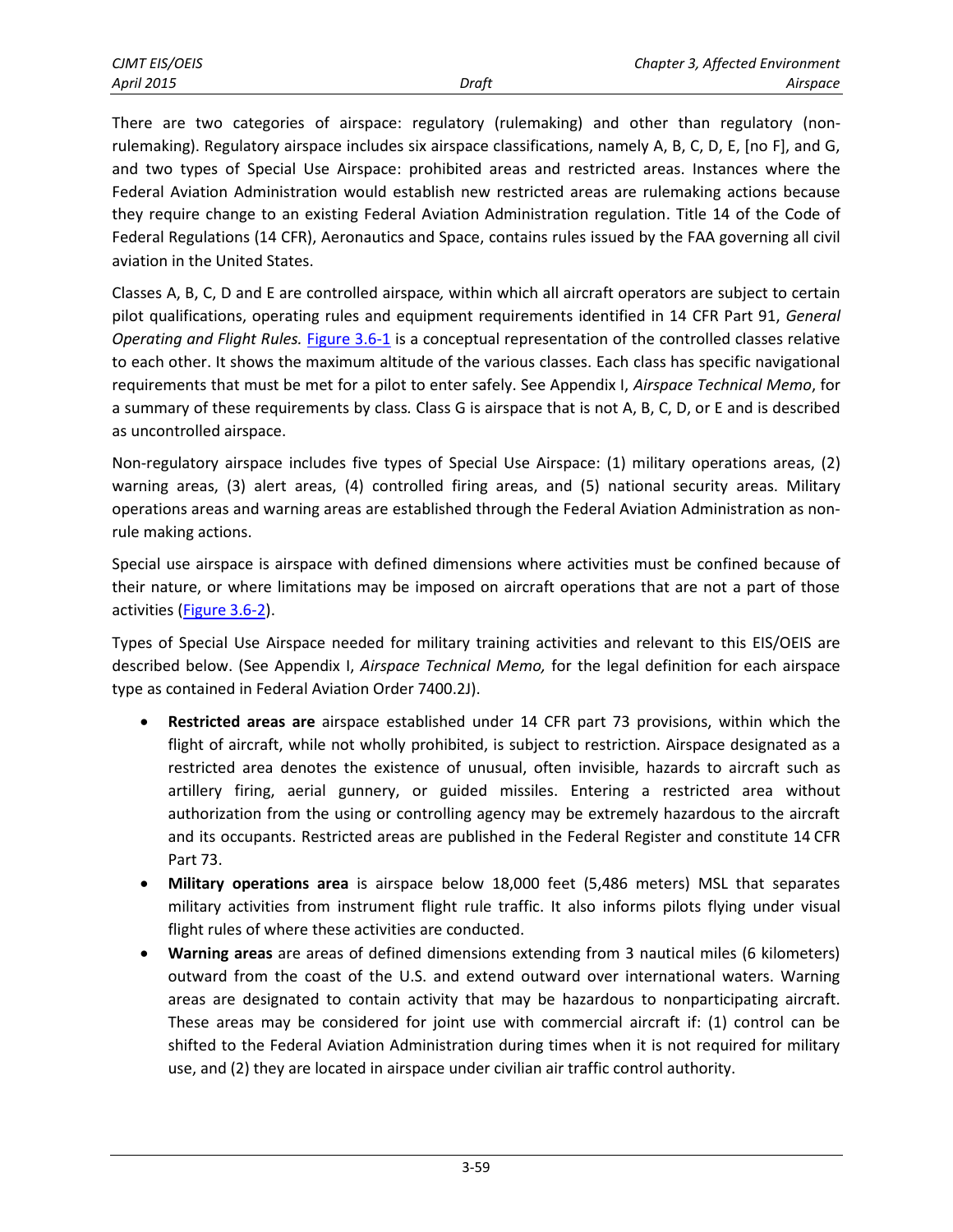<span id="page-3-0"></span>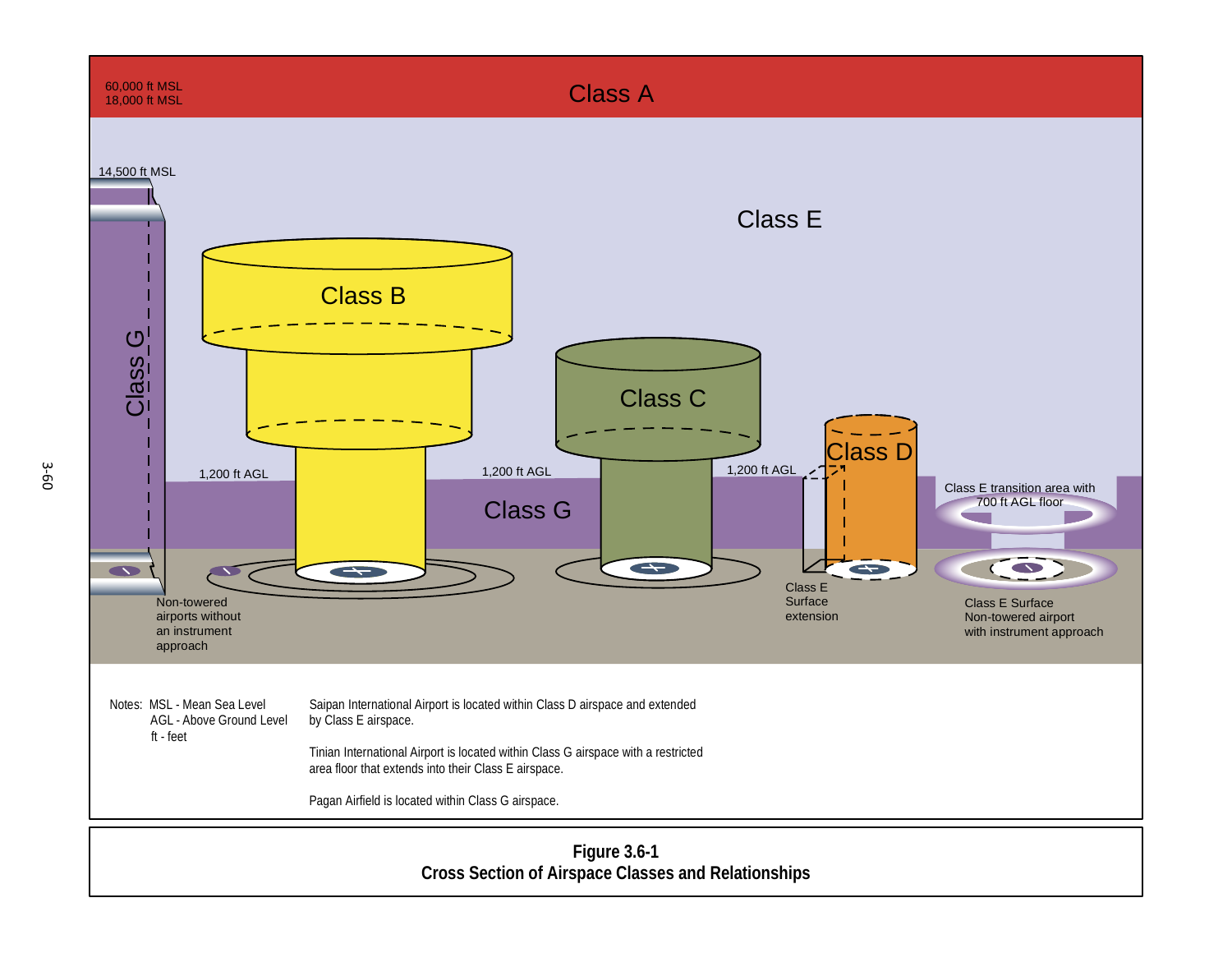<span id="page-4-0"></span>**Figure 3.6-2** Figure 3.6-2<br>
Special Use and Other Airspace Designated for Military Use<br>
Special Use and Other Airspace Designated for Military Use 0 10 20 40<br>Nautical Miles *GUAM ROTA AGUIJAN TINIAN Medinilla SAIPAN Farallon de Air Traffic Control Assigned Airspace is assigned by Air Traffic Control when requested, to segregate military air traffic and activities from other aircraft using Instrument Flight Rules. A Restricted Area denotes the existence of unusual, often invisible, hazards to aircraft such as artillery firing, aerial gunnery, or guided missiles. Entering these areas without authorization from the using or controlling agency is prohibited. A Military Training Route is a flight corridor used by the U.S. military to practice high-speed, low altitude flight, generally below 10,000 feet (3,048 meters) MSL. A Military Operations Area is airspace below 18,000 feet (5,486 meters) MSL that separates military activities from Instrument Flight Rule traffic. It also informs pilots flying Visual Flight Rule traffic of where these activities are conducted. A Warning Area is airspace of defined dimensions that begins 3 nautical miles (11 kilometers) from the shoreline and extends outward into international waters. This type of airspace contains activity that may be hazardous to non-participating aircraft and used to warn non-participating pilots of potential danger.*  **Legend** H Restricted Area: Farallon de Medinilla R-7201 Warning Area: W-13 Air Traffic Control Assigned Airspace: ATCAA 6 Guam CNMI Military Operations Area Military Training Route: IR198 H **For illustrative purposes only; airspace may not exist in the CNMI**

0 10 20 40

**Kilometers**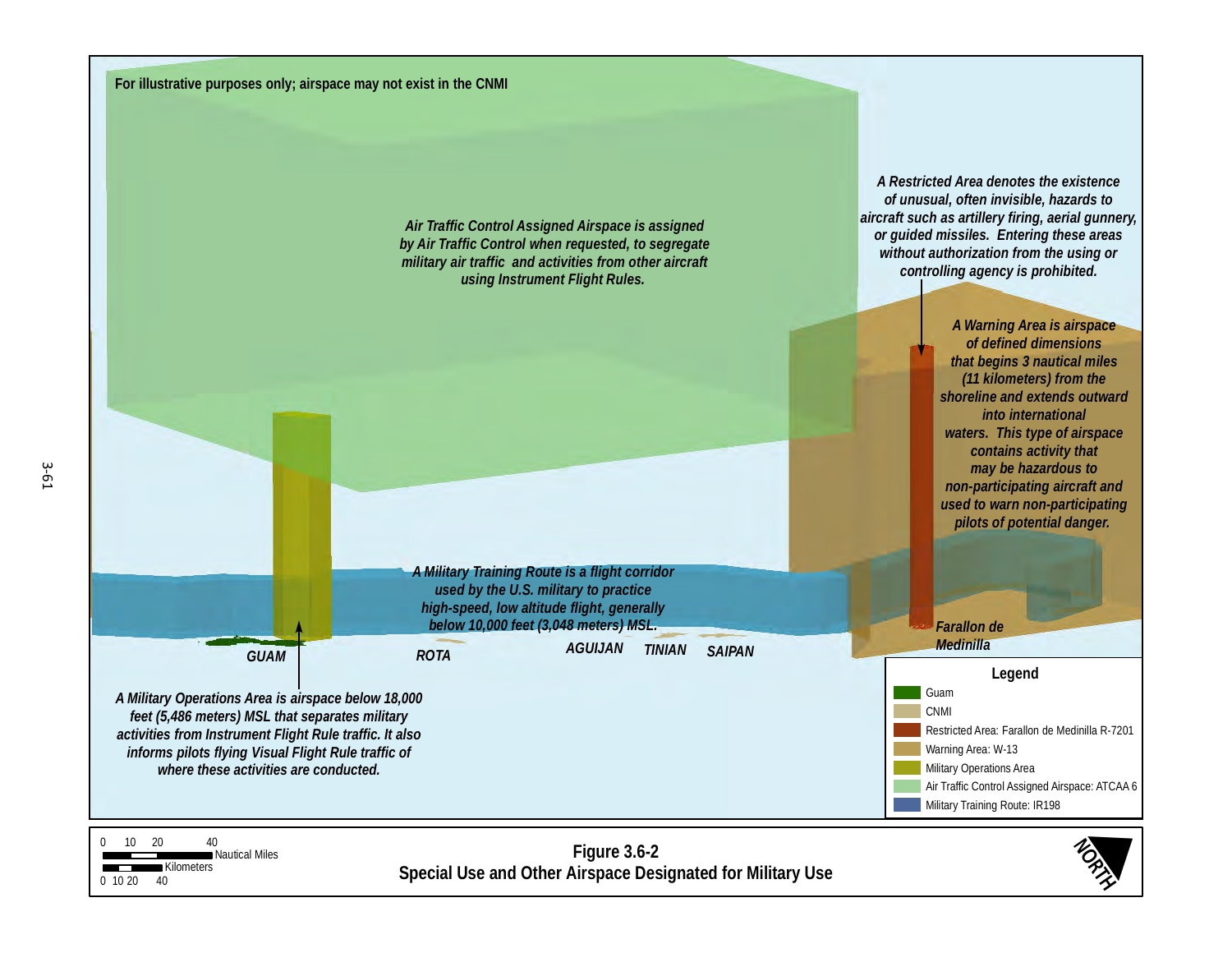Air Traffic Control Assigned Airspace is not considered Special Use Airspace but is used to extend the vertical limits of Special Use Airspace. Air Traffic Control Assigned Airspace has defined vertical and lateral limits, and is assigned by the Air Traffic Control facility responsible for the airspace to provide air traffic separation between the specified activities being conducted within the assigned airspace and other air traffic flying under instrument flight rules. Air Traffic Control Assigned Airspace is established through Letters of Agreement between the Department of Defense and Federal Aviation Administration.

Other airspace such as Classes A, B, C, D, E and Air Traffic Control Assigned Airspace are also needed to support Department of Defense military operations. Definitions for each of these classes of airspace can be found in Appendix I, *Airspace Technical Memo*.

Aeronautical charts also show aviation routes used by aircraft transiting between destinations. Airways are scheduled for use during flight planning and managed by an Air Route Traffic Control Center to ensure aircraft are safely separated from each other while en route to and from their destinations. The federal airway system allows the Federal Aviation Administration to effectively manage the airspace and ensure the safety of all users of the airspace. Additionally, aeronautical charts show airspace obstructions (e.g., communication towers and antennae). The obstructions often require lighting to ensure flight safety of aircraft operating at lower altitudes. In addition to aeronautical charts, there are published standardized procedures used to control aircraft arrivals and departures for many public airports. Air traffic controllers use the standardized procedures to ensure the flight safety of arrivals and departures to the runways. For example, during inclement weather conditions, pilots rely on instruments within their aircraft and navigational aids to land their aircraft safely based on instructions provided by the local air traffic control facility. These approach and departure procedures prescribe the correct altitudes and headings to be flown and procedures for missed approach, as well as obstacles, terrain, and potentially conflicting airspace. Appendix I, *Airspace Technical Memo,* contains detailed information regarding the published approaches for Tinian and Saipan International Airports.

### **3.6.2 Regulatory Framework**

The International Civil Aviation Organization is responsible for codifying the principles and techniques of international air navigation and fostering the planning and development of international air transportation to ensure safe and orderly growth. In accordance with Executive Order 10854, Extension of the Application of the Federal Aviation Act of 1958*,* both rulemaking and non-rulemaking actions that encompass airspace outside of the U.S. sovereign airspace (e.g., beyond 12 nautical miles [22 kilometers] from the U.S. coast line) require coordination with the Department of Defense and Department of State. All Executive Order 10854 coordination must be conducted at the Federal Aviation Administration headquarters level by the Airspace Regulations and Air Traffic Control Procedures Group (Federal Aviation Administration 2014c, Section 2). The Federal Aviation Administration's Western Service Area has jurisdiction for international airspace associated with this proposed action and is responsible for obtaining airspace coordination with the International Civil Aviation Organization for this proposed action.

The Federal Aviation Administration has the overall responsibility for matters involving the use of navigable airspace and handles airspace matters in accordance with Federal Aviation Administration Order JO 7400.2K, *Procedures for Handling Airspace Matters* (Federal Aviation Administration 2014c). The Federal Aviation Administration has the same requirements under NEPA as the U.S. military (Federal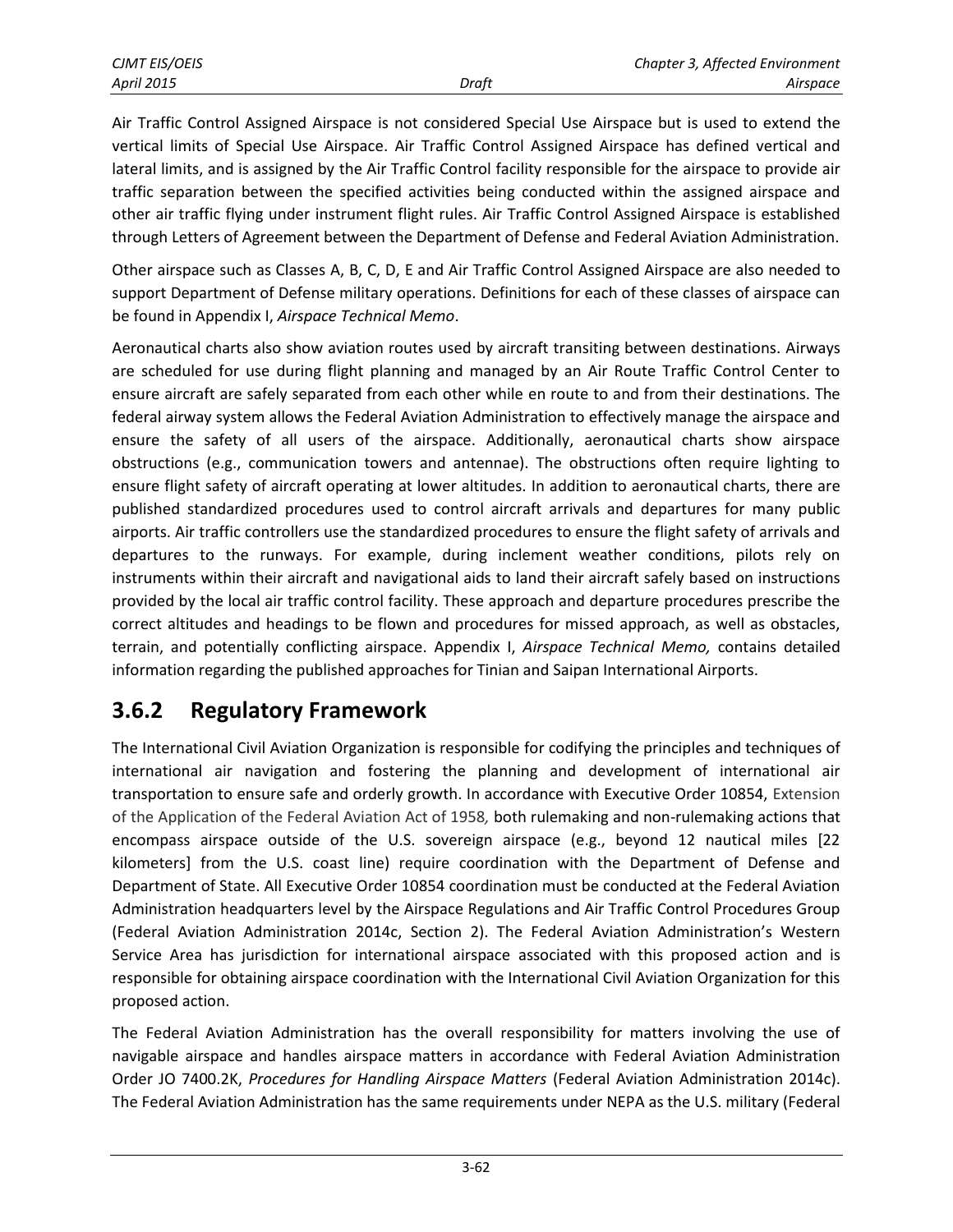Aviation Administration Order 1050.1E, *Environmental Impacts: Policies and Procedures)* (Federal Aviation Administration 2006a) and Federal Aviation Administration Order 5050.4B, *National Environmental Policy Act (NEPA) Implementing Instructions for Airport Actions* (Federal Aviation Administration 2006b). To meet their NEPA requirements, the Federal Aviation Administration may adopt the EIS/OEIS prepared by the Department of Defense provided they independently evaluate the information in the document and take full responsibility for the scope and content that addresses Federal Aviation Administration actions. Federal Aviation Administration headquarters has the final approval authority for all permanent and temporary Special Use Airspace except controlled firing areas and must issue its own Record of Decision (Federal Aviation Administration Order 1050.1E, paragraphs 404d and 518h).

The Federal Aviation Administration controls airspace through policies and procedures designed to ensure safe and efficient use of the airspace by all users. Like the highway system and traffic laws, Federal Aviation Administration and International Civil Aviation Organization rules govern the Airspace System and regulations to establish how and where aircraft may fly. Collectively, the Federal Aviation Administration uses these rules and regulations to make airspace use as safe, effective, and compatible as possible for all types of aircraft, from private propeller-driven planes to large, high-speed commercial and military jets.

The U.S. military requests airspace from the Federal Aviation Administration and schedules and uses airspace in accordance with the processes and procedures detailed in Department of Defense Directive 5030.19, *DoD Responsibilities on Federal Aviation,* and Federal Aviation Administration regulations (DoN 2013a). When new airspace is needed to support military training, the U.S. military works closely with the Federal Aviation Administration to ensure the needs of all users of the airspace are met.

# **3.6.3 Methodology**

Information used to characterize the existing environment was obtained from current and in-progress environmental analyses, data from the Federal Aviation Administration, commercial and other civilian aircraft traffic data, local airport reported data, existing military usage, and responsibilities and procedures for utilization of existing Special Use Airspace and Air Traffic Control Assigned Airspace. Additional detailed information is included in Appendix I, *Airspace Technical Memo*. Information regarding obstructions with the potential of interfering with flight safety during military training activity was also identified.

### **3.6.4 Tinian**

The airspace surrounding Tinian is within the Federal Aviation Administration's Guam Combined Center/Radar Approach Control Flight Information Region. Radar services are provided to high altitude aircraft operating on instrument flight rule plans en route to, transiting through, and arriving at or departing from the airports within its service area. For Tinian, air traffic control services are provided at altitudes above 3,500 feet (1,100 meters) MSL by Guam Combined Radar/Approach Control. Air traffic services for aircraft en route to and from Saipan International Airport and below 3,500 feet (1,100 meters) are provided by Saipan Air Traffic Control. Air traffic control services are not available below 2,000 feet MSL (610 meters) for aircraft arriving and departing Tinian International Airport. All three airfields (Tinian International Airport, North Field, and Saipan International Airport) require access to the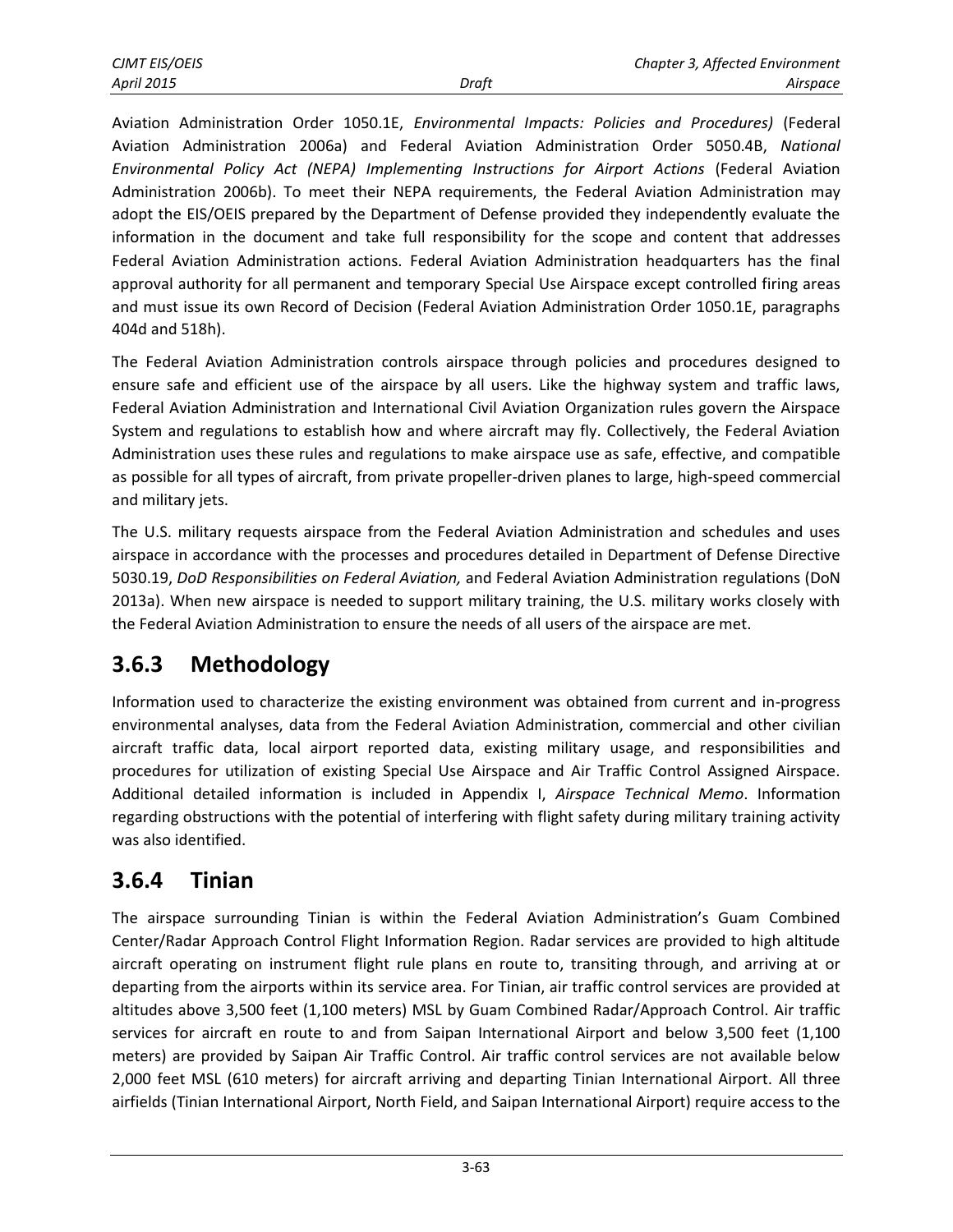airspace within 12 nautical miles (22 kilometers) of Tinian for approaches and departures. Tinian International Airport and Saipan International Airport are used by commercial, private and military aircraft. North Field is used exclusively by the military (see [Figure 3.6-2\)](#page-4-0). There are no published approaches to North Field.

#### **3.6.4.1 Tinian International Airport**

Tinian International Airport has one runway that supports departures and arrivals in two directions; east (Runway 08) and west (Runway 26). Approximately 85% of arrivals and departures to Tinian International Airport come from the west and head to the east while only 15% comes from the east and heads to the west (Natasha Morgan, Tinian International Airport, personal communication, January 2014).

Tinian International Airport is equipped with a navigational light system that includes runway edge lights and runway end identifier lights. Additionally the airport has a Precision Approach Path Indicator with lights visible from about 5 nautical miles (9.26 kilometers) during the day and up to 20 nautical miles (37.04 kilometers) at night. There are no additional navigational aids, air traffic control towers, or air traffic control services. Aircraft arrivals and departures use visual flight rules and occur on a first come, first serve basis with pilots notifying each other of their intentions via the common traffic advisory frequency. The Guam Combined Center/Radar Approach Control provides air traffic control services for military flights en route to and from the Tinian International Airport beginning and ending at 3,500 feet (1,066 meters) MSL above Tinian. There are three published approaches to Tinian International Airport (Skyvector 2013): Tinian Area Navigation Global Position System, Tinian Area Navigation, and Tinian Non-Directional Beacon. For a detailed description of these approaches refer to Appendix I, *Airspace Technical Memo.*

Flights between Saipan and Tinian take place within the Saipan/Tinian Class E airspace and generally remain under 3,000 feet (914 meters) MSL. Charter flights which comprise 99% of Tinian International Airport operations fly using visual flight rules on a route similar to the commuter route depicted in [Figure 3.6-3.](#page-8-0) It is the primary flight path for aircraft transiting between Saipan and Tinian (also see [Section 3.6.4.5,](#page-13-0) *Commercial Aviation Routes*).

There are currently no scheduled flights into or out of the Tinian International Airport, and no commercial airlines offer international flights directly to Tinian. Flight operations generally consist of private aircraft, unscheduled charter flights available through Star Marianas, and military aircraft. The use of the Tinian International Airport by military aircraft requires prior coordination and approval with the CNMI Commonwealth Ports Authority and the Federal Aviation Administration (DoN 2013b).

As shown in [Figure 3.6-4,](#page-9-0) there were 49,116 operations reported by Tinian International Airport in 2013. An operation is counted each time an aircraft lands or departs a runway. Operations are reported based on 365 flying days each year. This results in an approximately 134 operations on an average annual day (67 departures and 67 arrivals).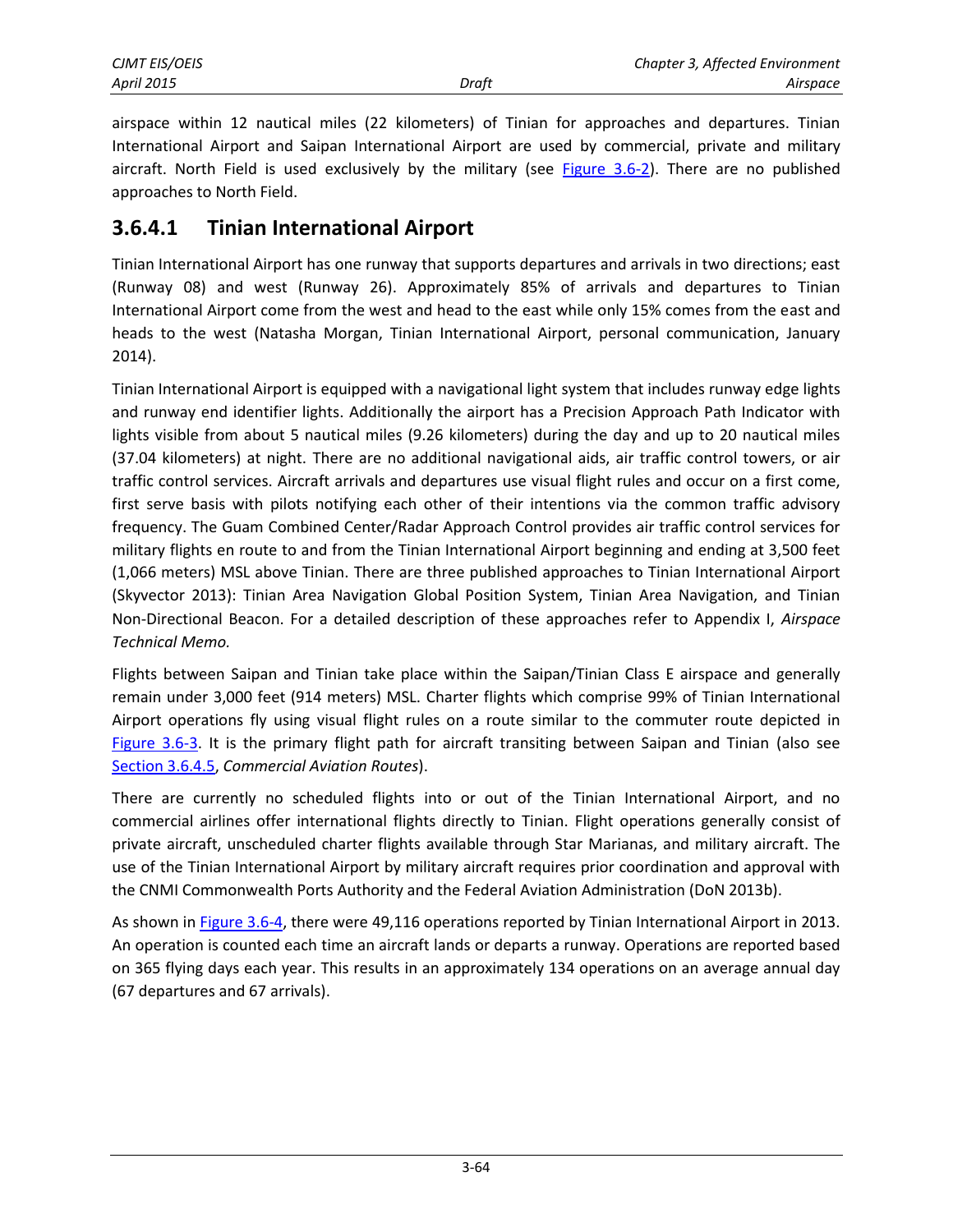<span id="page-8-0"></span>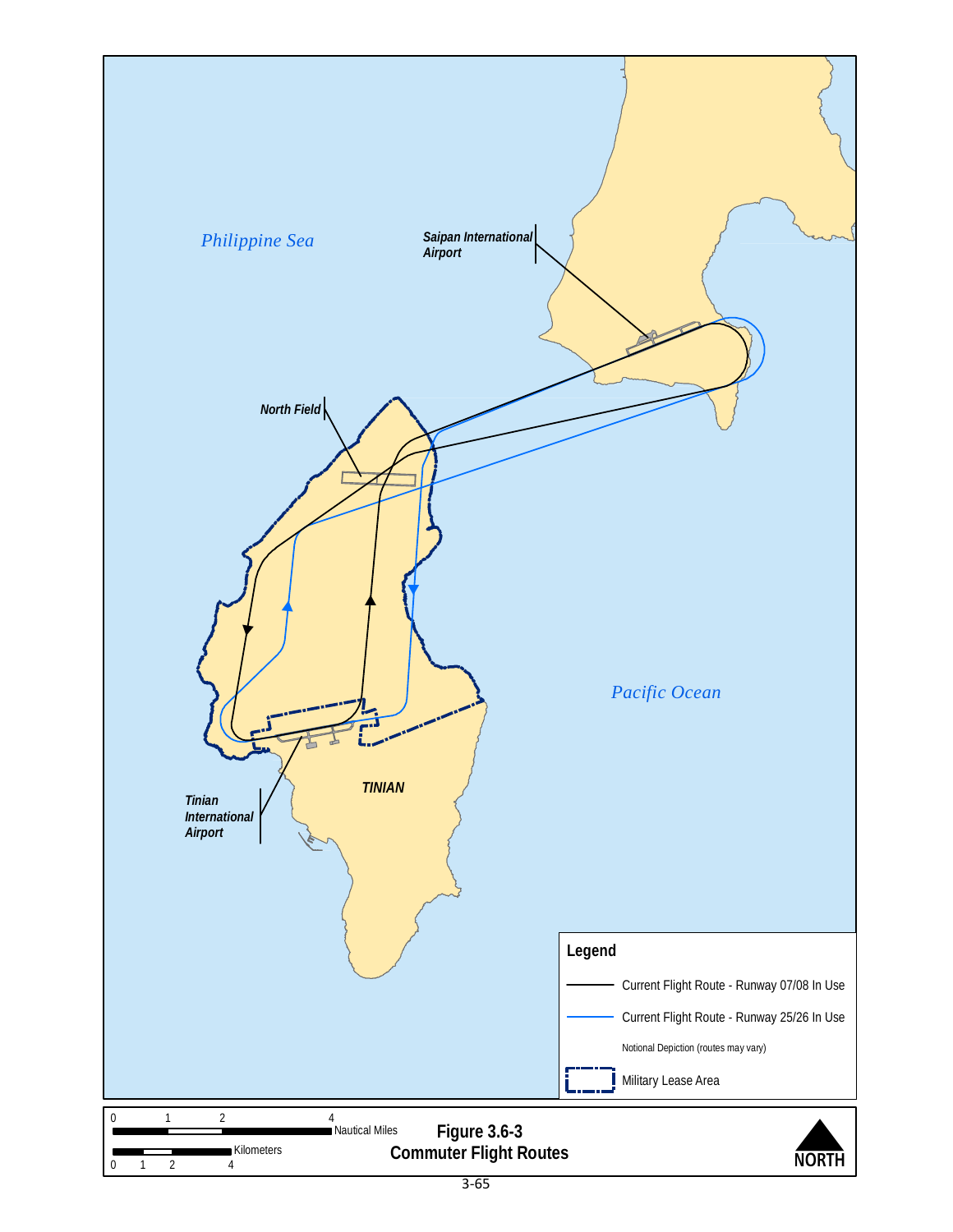



*Source:* Federal Aviation Administration 2013.

<span id="page-9-0"></span>

### **3.6.4.2 Tinian North Field**

Tinian North Field lies within the northern portion of the Military Lease Area and beneath Saipan International Airport's Class E airspace and approach corridors to Runway 07.

Approaches, departures, and training operations at North Field are within Saipan International Airport's Class E airspace and managed by Saipan Air Traffic Control. Military aircraft operating at North Field are required to maintain radio communication with Saipan Air Traffic Control.

Military fixed wing and helicopter training activities include airlift of personnel and cargo drops into the Military Lease Area and North Field approximately 100 times per year (DoN 2013c). Helicopters operating over Lake Hagoi typically are required to maintain a minimum altitude of 1,000 feet (305 meters) above ground level during training exercises. Helicopter overflights are also restricted over the Mahalang ephemeral ponds and the Bateha sites (DoN 2013b).

### **3.6.4.3 Saipan International Airport**

The Saipan International Airport has one runway that supports departures and arrivals in two directions, northeast (Runway 07) and southwest (Runway 25). A departure on Runway 07 would be heading northeast with a compass heading of 070 and a departure on Runway 25 would be heading southwest with a compass heading of 250. Arrivals to Runway 07 would be approaching from the southwest and arrivals to Runway 25 would be approaching from the northeast. Approximately 85% of arrivals and departures to Saipan International Airport come from the west and head east while only 15% comes from the east and heads to the west (Air Force 2012).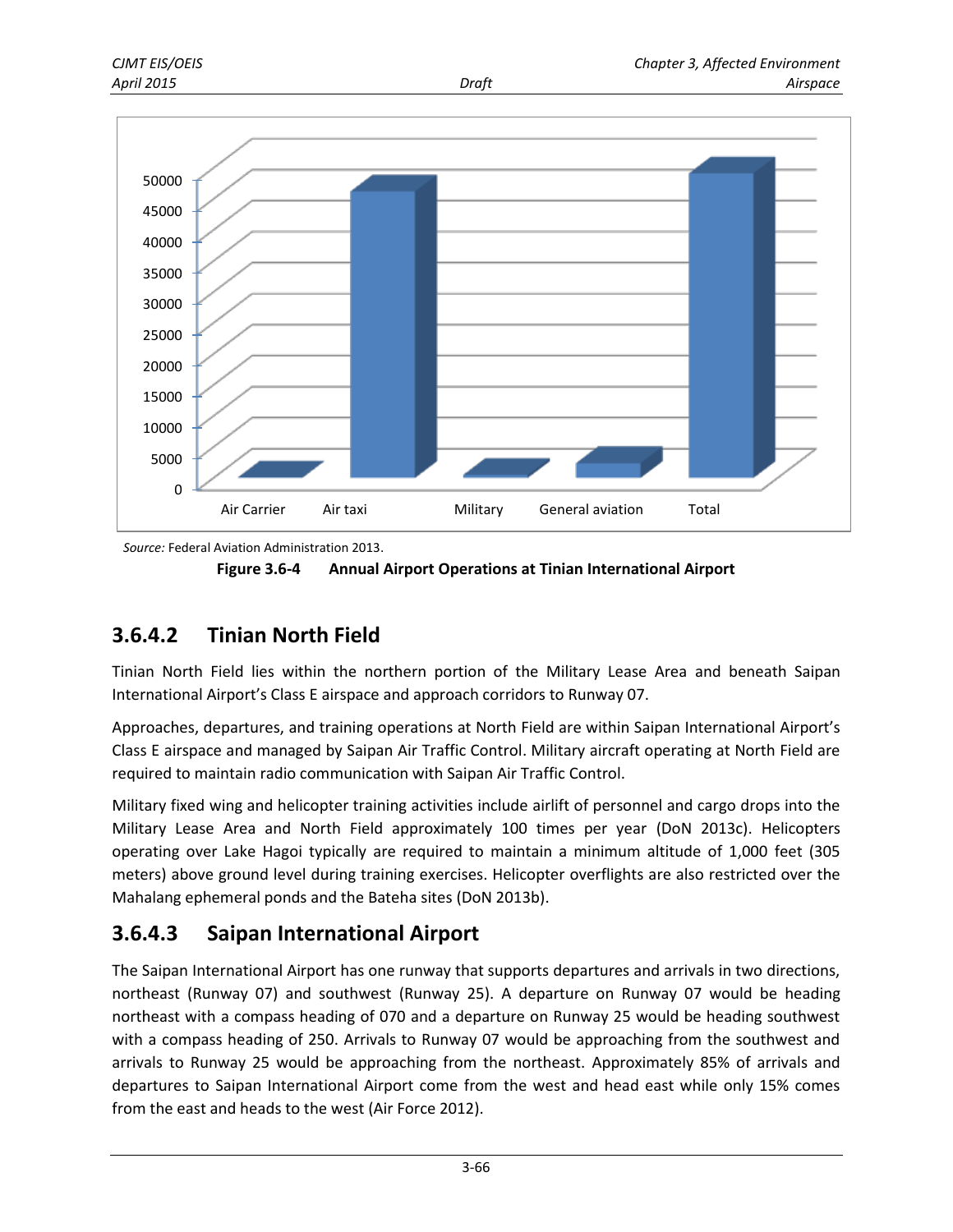Saipan International Airport lies within the Guam Combined Center/Radar Approach Control. The Combined Center/Radar Approach Control is responsible for air traffic control of aircraft operations outside of the airport's Class D and E airspace. Saipan Air Traffic Control is responsible for the separation and movement of aircraft within their Class D and E airspace [\(Figure 3.6-5\)](#page-10-0). The Class D airspace encompasses a 4.3-mile (6.9-kilometer) radius and stretches from the surface to 2,700 feet (823 meters) above ground level. Class E airspace extends the Class D to 7.4 miles (11.9 kilometers) west of Saipan and 6.5 miles (10.5 kilometers) east of Saipan. Prior to entering this Class D and E airspace, all pilots are required to establish and maintain radio communications with Saipan Air Traffic Control.

Saipan International Airport has two navigational aids, a non-directional beacon, and an instrument landing system. There are no obstructions identified for air traffic using Saipan International Airport. However, as a noise abatement procedure pilots are required to climb straight out until they reach an altitude of 1,600 feet (488 meters) before they are permitted to turn. Refer to Appendix I, *Airspace Technical Memo,* for a detailed description of the following procedures for Saipan International Airport:

- Saipan Instrument Landing System or Localizer / Distance Measuring Equipment Runway 07
- Saipan Non-directional Beacon /Distance Measuring Equipment Runway 07
- Saipan Non-directional Beacon/Distance Measuring Equipment Runway 25

<span id="page-10-0"></span>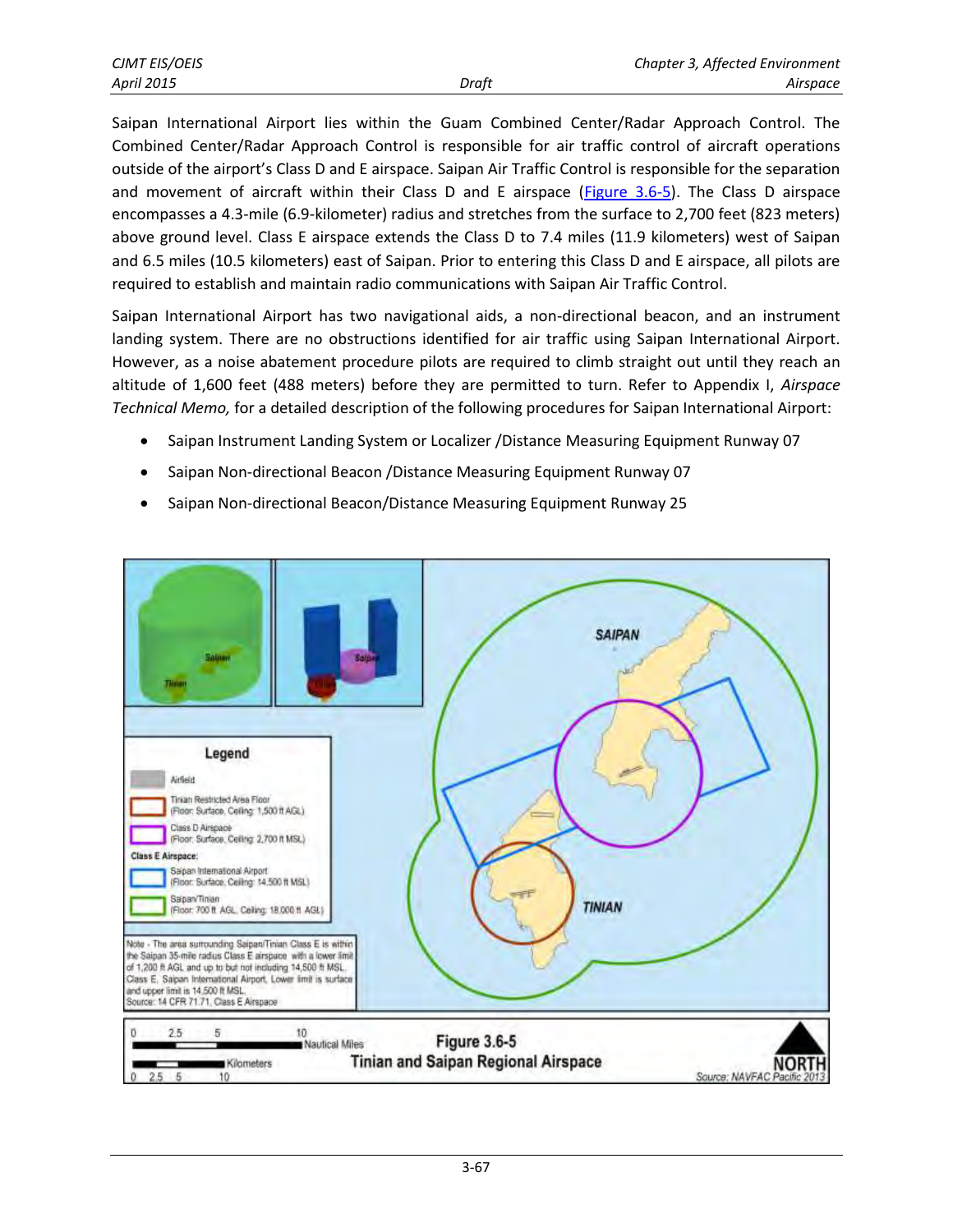| CJMT EIS/OEIS |       | Chapter 3, Affected Environment |
|---------------|-------|---------------------------------|
| April 2015    | Draft | Airspace                        |

Saipan International Airport provides services for seven major airlines (Asiana, China Eastern, Delta, Fly Guam, Shanghai, Sichuan, KLM, and United/Cape Air) and the Star Marianas charter/air taxi service. Major airlines have scheduled direct flights to Saipan from Guam, Korea, Japan, China, and Hong Kong. Star Marianas offers on-demand chartered air taxi service from Saipan to Tinian and Rota using singleand twin-engine aircraft. Between March 31, 2012 and March 31, 2013, there were 64,028 operations reported for Saipan International Airport [\(Figure 3.6-6\)](#page-11-0). The airport is open 365 days per year generating approximately 176 operations (88 arrivals and 88 departures) on an average annual day. There are approximately nine scheduled daily international flights. Major airlines scheduled arrivals occur between the hours of 1:00 a.m. and 9:00 a.m. local time with the majority arriving before 5:00 a.m. Departures occur between the hours of 2:00 a.m. and 6:00 p.m. with approximately half occurring before 6:00 a.m. (FlightStats 2014). Saipan International Airport is designated as the commercial aviation divert airfield location for eastbound flights originating in western Asia and for all flights in-bound to Guam in the event that they cannot land at their original scheduled destination.



Source: Federal Aviation Administration 2013**.** 

<span id="page-11-0"></span>

# **3.6.4.4 Airspace Designated for Military Use**

[Figure 3.6-7](#page-12-0) illustrates the regional airspace currently available for military training.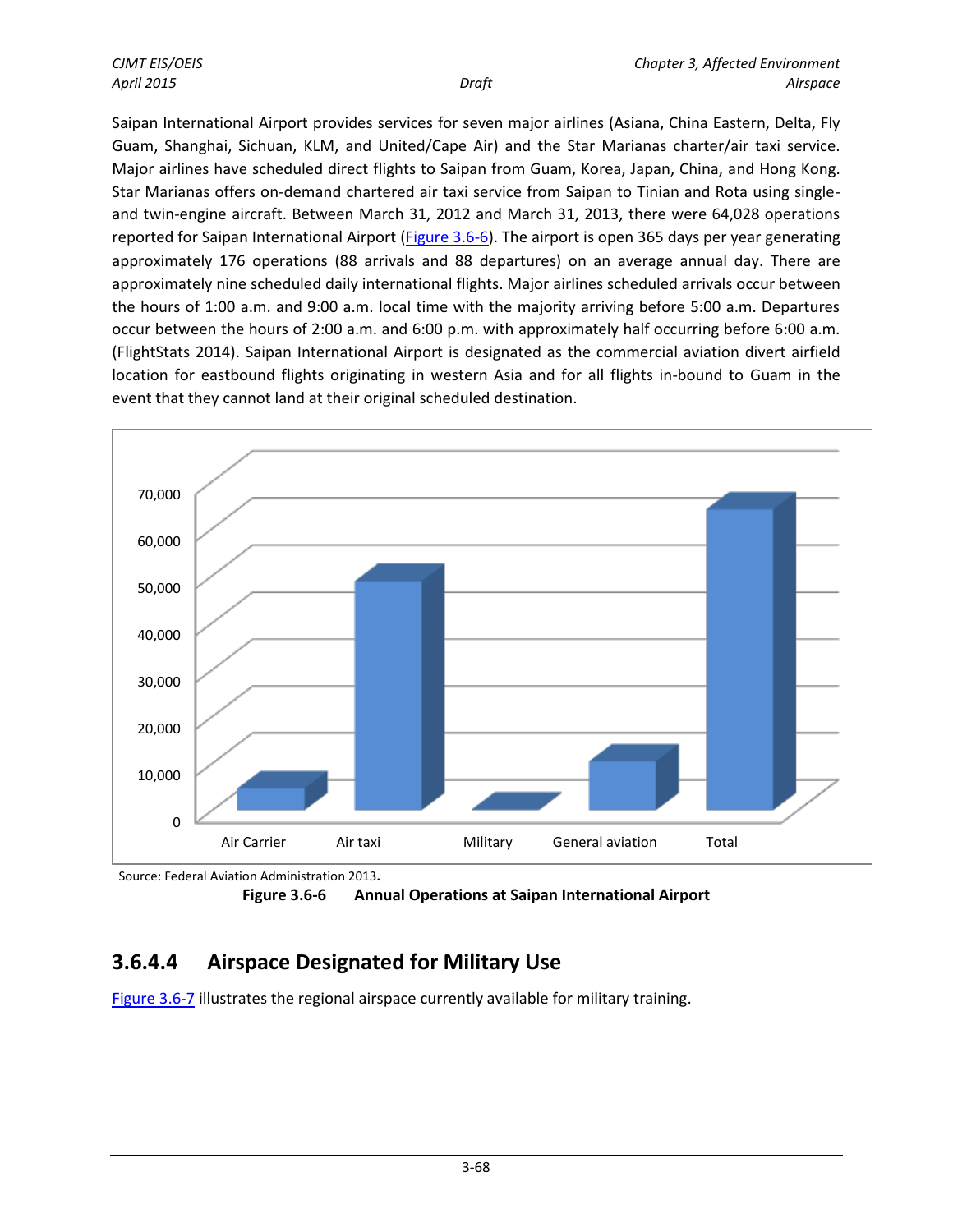<span id="page-12-0"></span>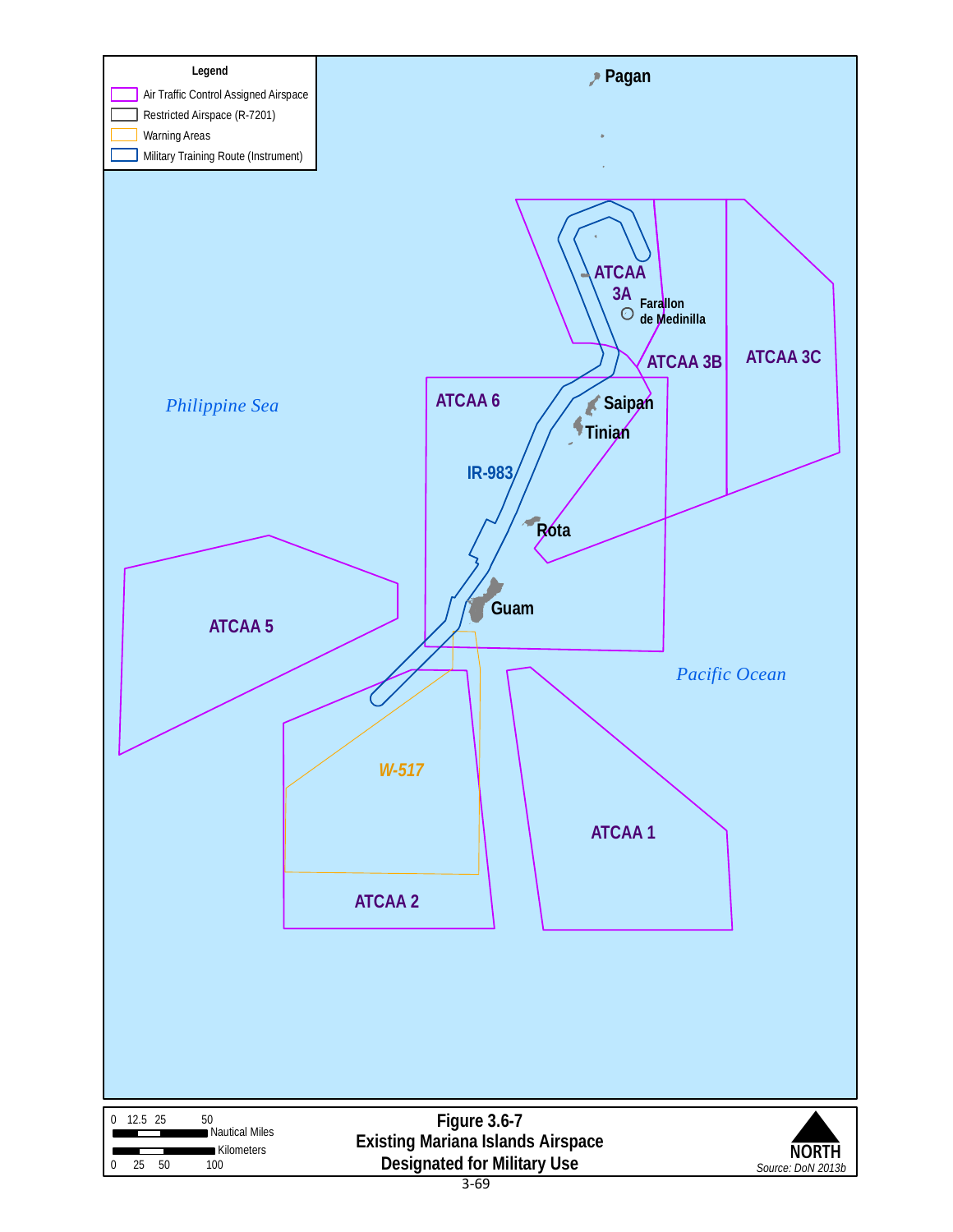Joint Region Marianas is designated as the scheduling and using agency for Restricted Area 7201 (Farallon de Medinilla). They are also responsible for coordinating use of Air Traffic Control Assigned Airspaces 3A, 3B, 3C, and 6 with the Federal Aviation Administration. The Guam Combined Center/Radar Approach Control is designated the controlling agency (DoN 2013b).

Air Traffic Control Assigned Airspace 6 lies directly over Tinian and Saipan and has a floor of 39,000 feet (11,877 meters) MSL and a ceiling of 41,000 feet (12,497 meters) MSL. Air Traffic Control Assigned Airspace 3A/B/C lies within 30 nautical miles (56 kilometers) of Tinian with a floor at the surface and a ceiling of 30,000 feet (9,144 meters) MSL. Use of Air Traffic Control Assigned Airspace requires at least one aircraft to continuously monitor the appropriate Guam Combined Center/Radar Approach Control frequency for immediate recall of the altitude/airspace as needed (DoN 2013c). Joint Region Marianas is the DoN-led command that provides scheduling and control of activities within the Air Traffic Control Assigned Airspace. The Federal Aviation Administration issues a Notice to Airmen at least 72 hours prior to military activity in the Air Traffic Control Assigned Airspace 3 A/B/C. [Table 3.6-1](#page-13-1) presents current use of Air Traffic Control Assigned Airspace in the region of influence.

| <b>Airspace</b> | <b>Annual # of Days</b> | <b>Annual Hours Used</b> |  |
|-----------------|-------------------------|--------------------------|--|
| ATCAA 3A        | 160                     | 1,440                    |  |
| ATCAA 3B        | 157                     | 1.417                    |  |
| ATCAA 3C        | 111                     | 1,109                    |  |
| ATCAA 6         | 61                      | 381                      |  |

<span id="page-13-1"></span>**Table 3.6-1. Current Use of Air Traffic Control Assigned Airspace** 

*Source:* DoN 2011*,* Table 3-2. ATCAA = Air Traffic Control Assigned Airspace.

Restricted Area 7201 is located within 50 nautical miles (93 kilometers) of Tinian and is activated by a Notice to Airmen. Altitude limits span from the surface to infinity. This restricted area (7201) is located within Air Traffic Control Assigned Airspace 3A and would not directly interact with the proposed airspace. Additionally, the Federal Aviation Administration completed a feasibility assessment in 2011 and found that activation of Restricted Area 7201 would not conflict with any air traffic service routes (DoN 2013c). Therefore, Restricted Area 7201 is dismissed from further analysis in Chapter 4. Detailed information on Restricted Area 7201 is located in the *Mariana Islands Range Complex Airspace EA/OEA*  (DoN 2013c), which is hereby incorporated by reference.

#### <span id="page-13-0"></span>**3.6.4.5 Commercial Aviation Routes**

There is no published commercial route for aircraft transitioning between Tinian and Saipan International Airports. As shown in **Figure 3.6-3**, commuter and private flights to and from Saipan and Tinian International Airports fly the shortest route possible and limit time over water to the extent practicable. The current route takes those flights directly over the Military Lease Area. Although not published, it is the primary flight route for aircraft transiting between Saipan and Tinian. [Figure 3.6-4](#page-9-0) presents the annual air taxi and general aviation operations that would be expected to use this flight route.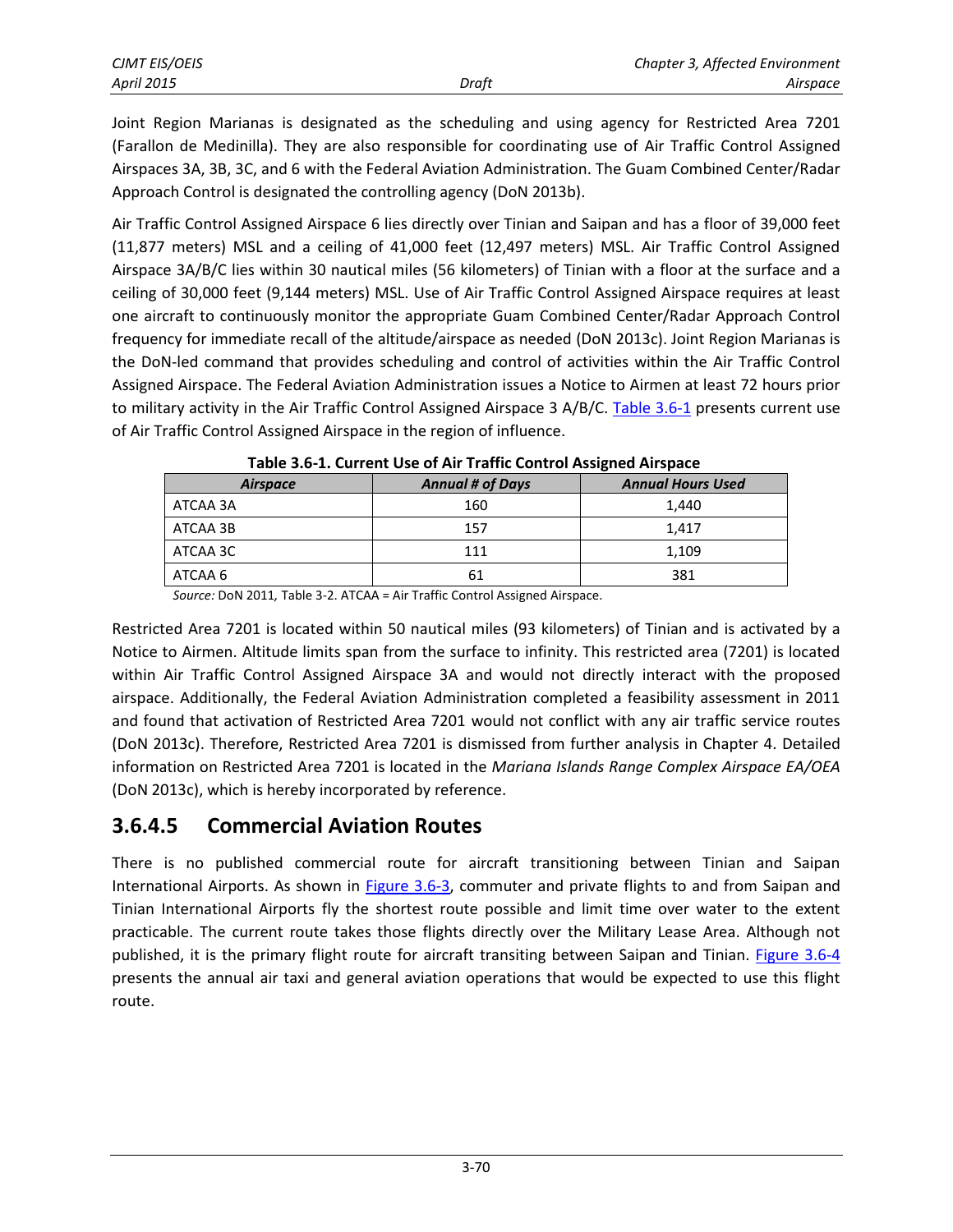As shown in [Figure 3.6-8](#page-15-0) several commercial routes lie within close proximity of Tinian. Additional routes that traverse the Pacific are not charted but are based on the Federal Aviation Administration's Pacific Organized Track System to provide fuel-efficient routes for long-distance, transpacific flights. These routes are currently adjusted every 12 hours in response to upper-level wind conditions and adjustments necessary to route around active airspace would not be expected to impact these commercial routes.

The Federal Aviation Administration completed an air traffic analysis over a 7-day period from September 16 to 22, 2012, for instrument flight rules traffic within the Guam Combined Center/Radar Approach Control airspace that included operations within the vicinity of Air Traffic Control Assigned Airspace 3A, 3B, and 3C. The study identified a total of 62 commercial tracks that occurred on or parallel to aviation route G205 along the far western edge or northwest corner of Air Traffic Control Assigned Airspace 3A, and a total of 28 tracks that occurred within Air Traffic Control Assigned Areas 3B and 3C, eight of which occurred between 10:00 p.m. and 2:00 a.m. local time (DoN 2013c).

#### **3.6.4.6 Airspace Obstructions**

The International Broadcasting Bureau facility (Photo 3.6-1) is located on Tinian, on the western side of the Military Lease Area. The facility has an antenna array that includes five high/low band pairs of

antennas, one mid band antenna, and two low ban antennas for a total of 13 curtain antennae. Each antenna comprises two vertical steel towers between 150 and 400 feet (46 to 122 meters) tall with a curtain of horizontal and vertical cables hung between the towers of the same height (DoN 2010). All aircraft need to avoid these obstacles to prevent collision. Additionally, aircraft equipped with flight control or missioncritical electronic systems are vulnerable to the electromagnetic emissions from the relay station and are advised to avoid potential interference with aircraft control.



**Photo 3.6-1. International Broadcasting Bureau Antenna Array**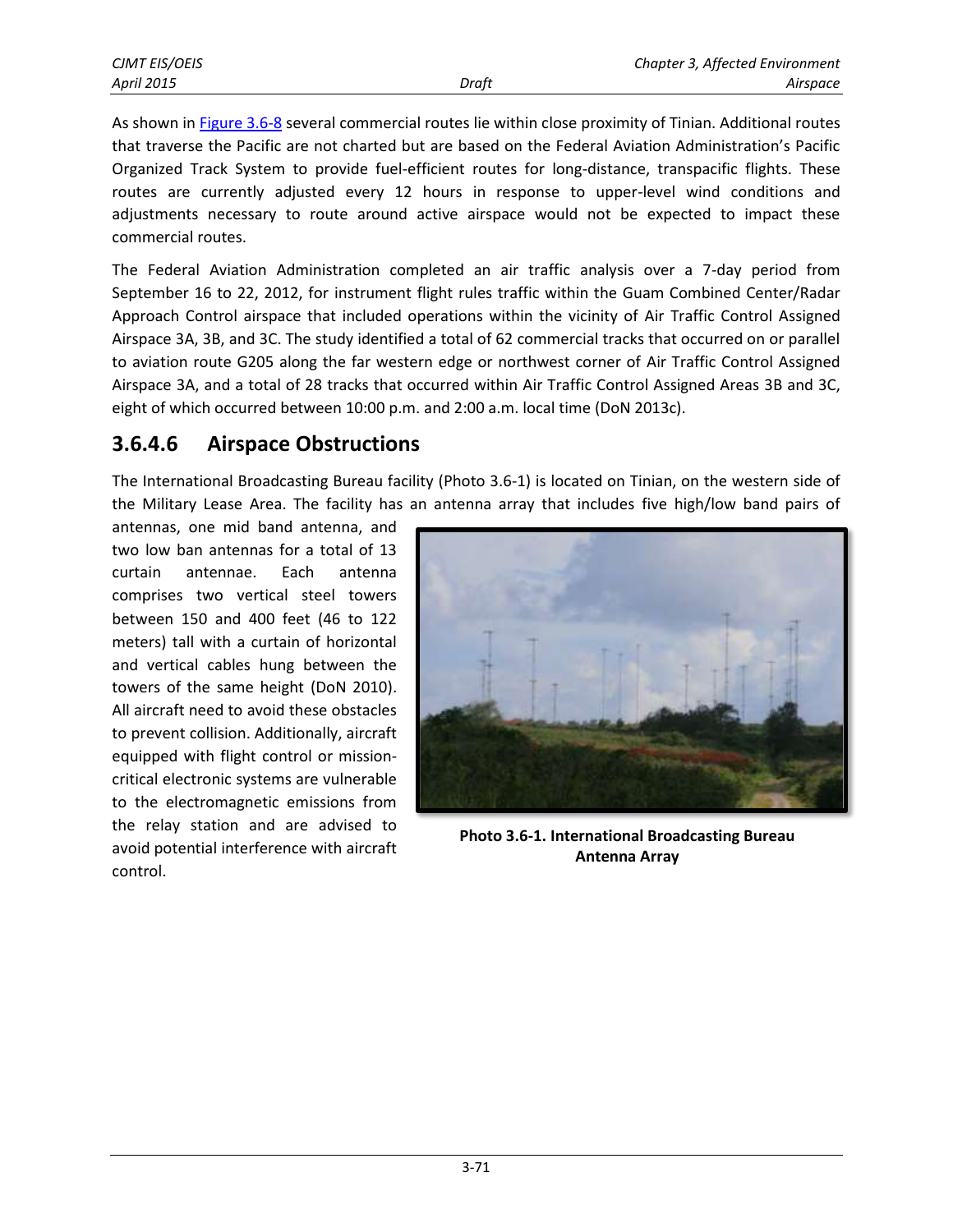<span id="page-15-0"></span>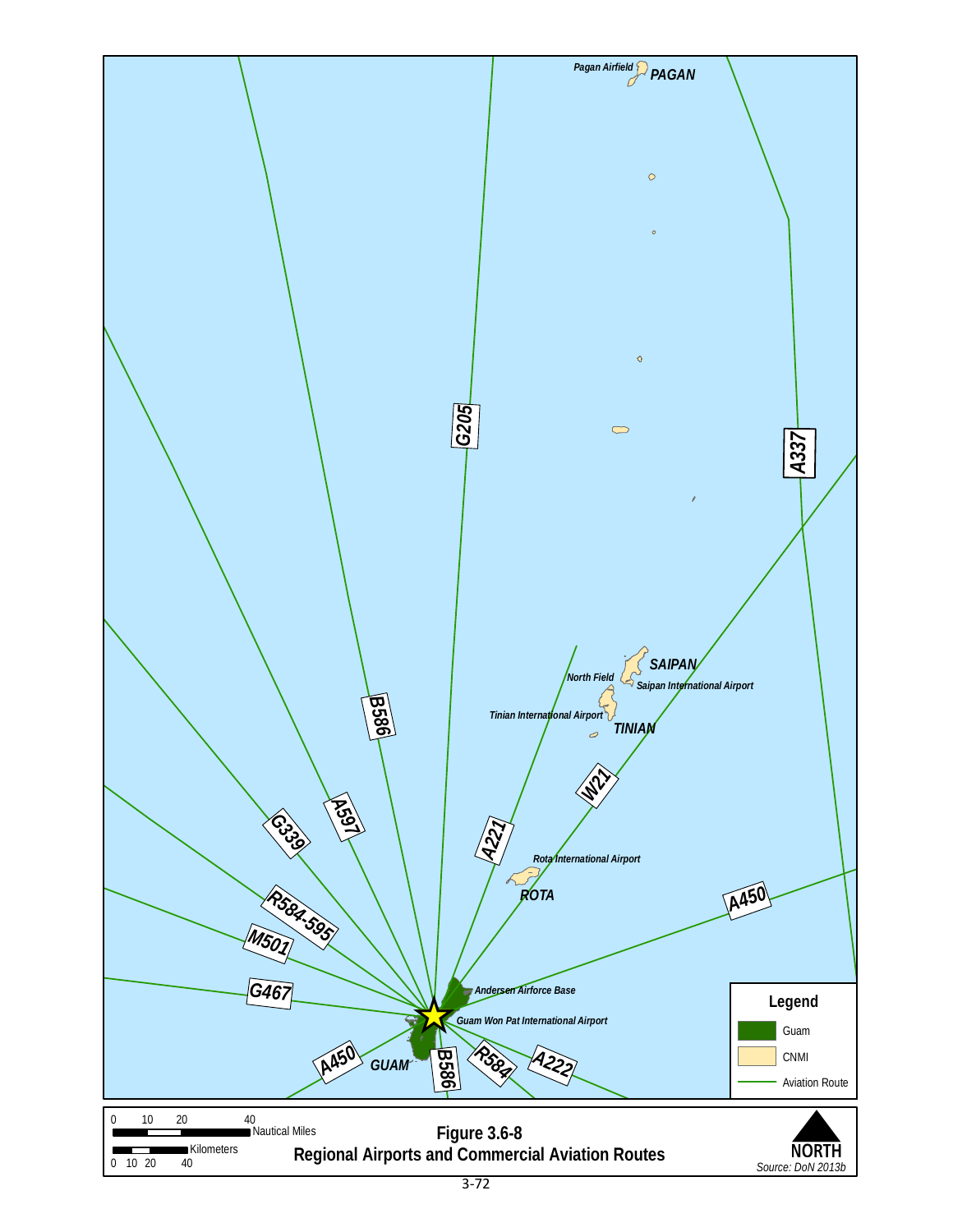## **3.6.5 Pagan**

Several elements within the Pagan region of influence are discussed to describe the current use of the airspace being proposed for military use.

The Pagan airfield is a 1,500 foot (300 meter) grass runway (Runway 11/29) considered closed indefinitely by Federal Aviation Administration as a result of volcanic activity in 1981. See Section 3.13.5.1, *Air Transportation*, for additional discussion of the Pagan airfield. The Pagan airfield is located within Class G airspace with no air traffic control services available for aircraft using the Pagan airfield. All aircraft must fly using visual flight rules. The closest airport with instrument approaches is the Saipan International Airport, about 180 nautical miles (333 kilometers) to the south. Pagan airfield is considered the lifeline for homesteaders on other northern islands of the CNMI and limited charter and general aviation operations occur for visitors to the island. Recently, passengers traveling to Pagan have been primarily federal and local government officials, including personnel from the U.S. Fish and Wildlife Service, the U.S. Geological Survey, the U.S. military, the Northern Islands Mayor's Office, and other local government agencies. The most current record of operations was found in the 2008 Pagan Airstrip Master Plan (Commonwealth Ports Authority 2008). It reported 10 to 24 annual operations from 2004 to 2007 by chartered helicopter (Bell 206) and fixed-wing aircraft (Cessna) (see also Appendix O, *Transportation Study)*. Most of the flights, whether by helicopter or fixed-wing aircraft, have carried the maximum load of four passengers and the pilot (Commonwealth Ports Authority 2008).

The airspace surrounding Pagan is within the Federal Aviation Administration's Seattle Flight Information Region. The Oakland Air Route Traffic Control Center provides radar services to highaltitude aircraft operating on instrument flight rules flight plans and is responsible for controlling aircraft en route to, transiting within, and arriving at or departing from the airports within its service area.

### **3.6.5.1 Airspace Designated for Military Use**

The closest military use airspace to Pagan is Air Traffic Control Assigned Airspace 3A. Its northern border lies approximately 60 nautical miles (111 kilometers) south of Pagan (see Appendix I, *Airspace Technical Memo*).

### **3.6.5.2 Aviation Routes**

There are two published transpacific aviation routes located within 60 nautical miles (111 kilometers) of Pagan (see [Figure 3.6-8\)](#page-15-0) that are scheduled for use during flight planning. Their use is controlled by the Federal Aviation Administration to ensure aircraft are safely separated from each other while en route to and from their destinations. Aircraft typically fly at altitudes at or above 30,000 feet (9,144 meters). A337 lies about 23 nautical miles (43 kilometers) to the east and G205 is located approximately 40 nautical miles (74 kilometers) to the west. Operations on these aviation routes and in the vicinity of Pagan are within the Federal Aviation Administration's Western Service Area's Oakland Flight Information Region and controlled by the Seattle Air Route Traffic Control Center. Aircraft originating from the south and using these routes would transition from the Guam Combined Center/Radar Approach Control area to the Oakland Oceanic Control Area and then to the Fukuoka Oceanic Control area at a point north of the proposed Warning Area 14. Aircraft originating from the north transition in the opposite direction. The Federal Aviation Administration-completed air traffic analysis included